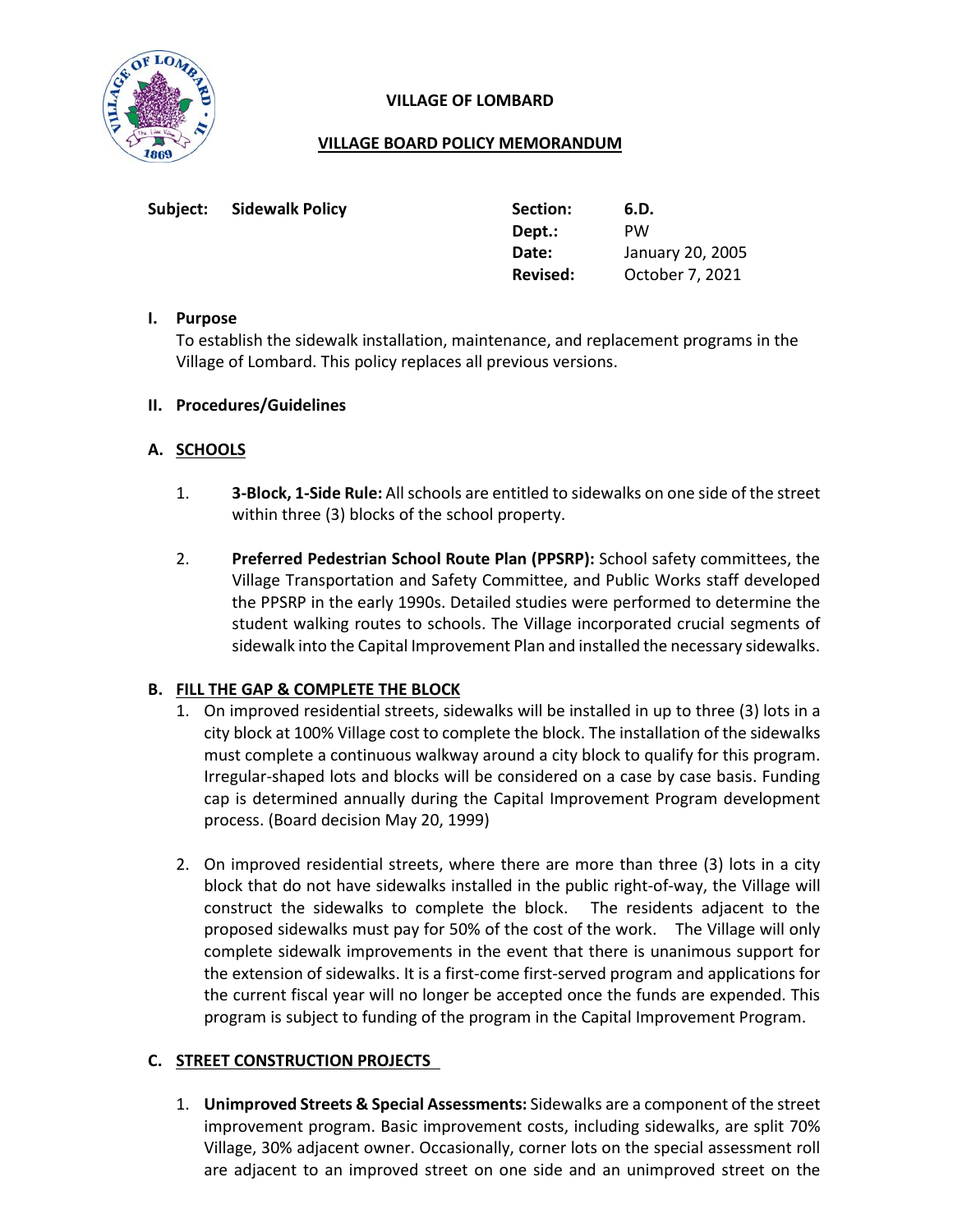other. The basic improvement shall include the installation of sidewalk on both sides of the lot. Cost of the sidewalk on the improved street side of the lot shall also be split 70% Village, 30% adjacent owner.

- 2. **Reconstruction of Improved Streets:** The Village will install ADA ramps, replace trip hazards, replace construction damage; and replace all deteriorated sidewalks during street reconstruction projects at no cost to the owner. The Village provides 100% funding for the construction of new sidewalks adjacent to all streets under reconstruction where sidewalks did not previously exist. In accordance with Village Board Policy 6.D., a bituminous overlay or a concrete panel replacement do not constitute a reconstruction project.
- 3. **Subdivisions:** The Subdivision Ordinance requires sidewalks on both sides for the full length of right-of-way in all cases of plat approvals and developments. Whenever public, sidewalk is required as part of the subdivision ordinance, sidewalk replacement is required in the event that broken or out of proper grade sidewalk is encountered.
- 4. **Central Business District:** Due to the historic nature of the downtown area, brick pavers are incorporated into the sidewalks as a decorative element.
- 5. **Annexation Agreements:** Construction of sidewalks as part of any unimproved street, special assessment project or as a stand-alone project will be planned and scheduled in accordance with the annexation agreement.

# **D. TRIP HAZARDS & DETERIORATED SIDEWALK**

**Sidewalk Management:** This program is 100% funded by the Village. The purpose of this program is to have a system that responds to resident calls for trip hazards in sidewalks.

Resident reported trip hazards: Sidewalks with a difference of one and one quarter (1¼) inch in elevation are considered to be a trip hazard. The Village will address the elevation difference, on a case-by-case basis, via the following process:

- 1. The Village may temporarily ramp the location within two (2) business days of being notified and will have the hazard corrected within 1 year.
- 2. The Village may grind the sidewalk to alleviate trip hazards in situations where the sidewalk will remain in compliance with the Section 500.12 of the Lombard Specification Manual. The cross section of the ground sidewalk must meet the following criteria:
	- a. The minimum transverse (cross) slope shall be 2%.
	- b. The maximum transverse (cross) slope shall not exceed 4%
	- c. The maximum longitudinal slope shall not exceed 6%
- 3. The Village may slice the edge of the sidewalk to eliminate the elevation difference. The slicing of sidewalks is being conducted in accordance with Village's Sidewalk Transition Plan.

**High Severity Deteriorated Sidewalk:** Sidewalk squares are individual squares that contain either (a) cracks greater than 0.5 inches wide or (b) depressions larger than four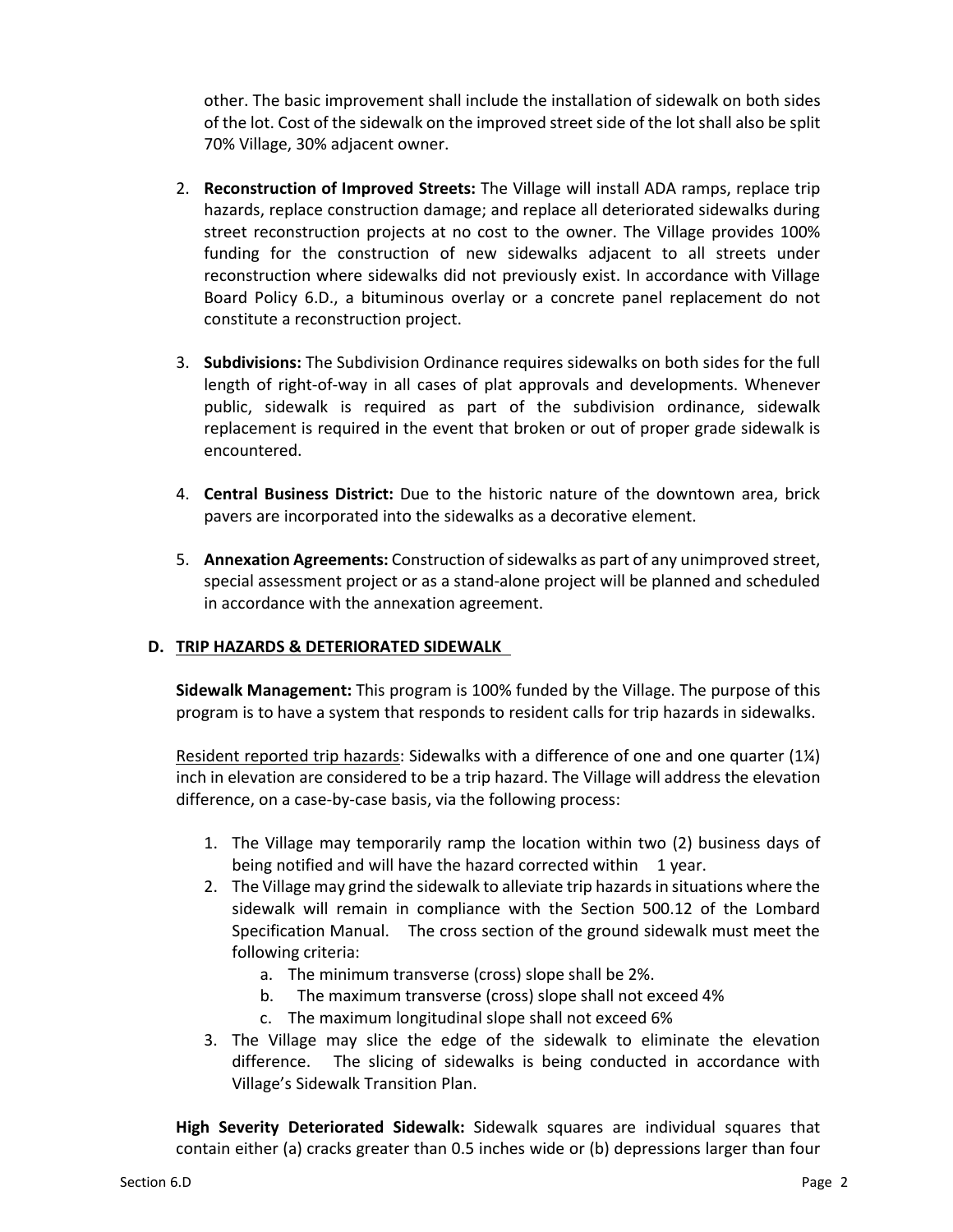(4) square inches and deeper than one (1) inch within a square due to spalling, depressions or pop-outs as measured by a string line across the square. Squares that meet the standard shall be replaced at 100% by the Village of Lombard The Village has the sole responsibility to determine if a square meets the criteria for the High Severity Deteriorated Sidewalk Program. An example of a square meeting the High Severity Deteriorated Sidewalk standards can be found below.



**Low Severity Deteriorated sidewalk**: An annual program of Lombard's sidewalk budget with a not to exceed of \$20,000 per year. The purpose of the program is to support Lombard residents' efforts to maintain their homes. Low Severity Deterioration includes pop-outs, spalling or surface defects that do not impact the entire square, as depicted on the image below.



The program is a first-come first-served program and applications for the current fiscal year will no longer be accepted once the funds are expended. The resident must pay for 50% of the cost of the work.